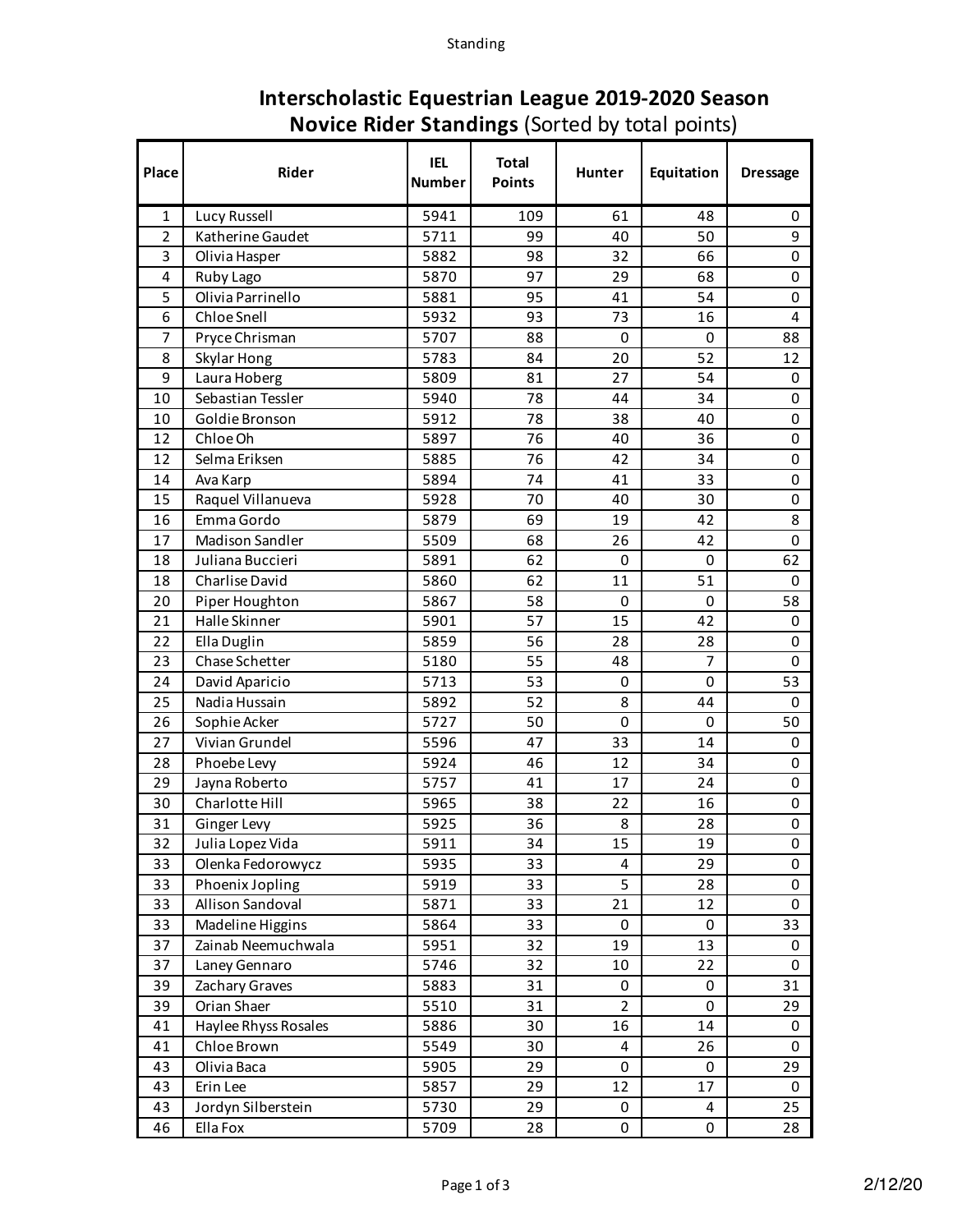| Place | <b>Rider</b>           | <b>IEL</b><br><b>Number</b> | <b>Total</b><br><b>Points</b> | <b>Hunter</b>           | Equitation | <b>Dressage</b> |
|-------|------------------------|-----------------------------|-------------------------------|-------------------------|------------|-----------------|
| 47    | Nickole Dzul           | 5896                        | 27                            | 0                       | 16         | 11              |
| 47    | Chloe Lee              | 5762                        | 27                            | 0                       | 0          | 27              |
| 47    | Anapaula Focil         | 5732                        | 27                            | 6                       | 21         | 0               |
| 50    | Sahaya Rothman         | 5866                        | 25                            | 3                       | 22         | 0               |
| 51    | <b>Madison Grube</b>   | 5926                        | 23                            | 9                       | 14         | 0               |
| 51    | Kalyna Fedorowycz      | 5895                        | 23                            | 9                       | 14         | 0               |
| 51    | Reagan Kenney          | 5747                        | 23                            | 4                       | 0          | 19              |
| 51    | Eliana Fischbach       | 5704                        | 23                            | 0                       | 0          | 23              |
| 55    | Lauren Sarti           | 5938                        | 22                            | 9                       | 13         | 0               |
| 55    | <b>Brody Hamilton</b>  | 5914                        | 22                            | 5                       | 17         | 0               |
| 57    | Milla Duguay           | 5880                        | 21                            | $\overline{\mathbf{4}}$ | 17         | 0               |
| 58    | Helen Fenske           | 5937                        | 20                            | 14                      | 6          | $\mathbf 0$     |
| 58    | Laila Hussain          | 5893                        | 20                            | 0                       | 20         | 0               |
| 58    | Sasha Cohn             | 5758                        | 20                            | 0                       | 0          | 20              |
| 61    | Lucia Koyama           | 5967                        | 18                            | 0                       | 18         | 0               |
| 62    | Allegra Greco          | 5936                        | 17                            | 1                       | 16         | 0               |
| 62    | Natalie Kelly          | 5906                        | 17                            | 0                       | 17         | 0               |
| 64    | Katherine Kihiczak     | 5016                        | 16                            | 0                       | 0          | 16              |
| 65    | Lilyana Bath-Klock     | 5865                        | 15                            | 0                       | 15         | 0               |
| 65    | Grace Schifrin         | 5175                        | 15                            | 0                       | 0          | 15              |
| 67    | Alexandra Creger       | 5874                        | 14                            | 3                       | 11         | 0               |
| 68    | Layla Narramore        | 5964                        | 13                            | 0                       | 13         | 0               |
| 69    | Sky Gray               | 5858                        | 12                            | 6                       | 6          | 0               |
| 69    | Kennah Glickman        | 5777                        | 12                            | 0                       | 0          | 12              |
| 71    | Sophia Yoo             | 5920                        | 10                            | 0                       | 10         | 0               |
| 71    | Cosette Shamonki       | 5534                        | 10                            | 0                       | 0          | 10              |
| 71    | Tori Scheck            | 5211                        | 10                            | 0                       | 0          | 10              |
| 74    | Jazz Vickers           | 5234                        | 9                             | 0                       | 0          | 9               |
| 74    | Sara Hightower         | 5142                        | 9                             | 0                       | 0          | 9               |
| 76    | Lori Jang              | 5272                        | 8                             | 0                       | 0          | 8               |
| 77    | Iman Judge             | 5903                        | 7                             | 0                       | 0          | 7               |
| 77    | Sherry Fan             | 5733                        | 7                             | 0                       | 7          | 0               |
| 79    | Daisy Cortez-Medina    | 5930                        | 6                             | 0                       | $\Omega$   | 6               |
| 80    | Lucy Lassman           | 5872                        | 5                             | 0                       | 5          | 0               |
| 80    | Anna Maria Fassett     | 5807                        | 5                             | 0                       | 0          | 5               |
| 80    | Ayaka Katayama         | 5740                        | 5                             | 0                       | 5          | 0               |
| 80    | Alexandra Florian      | 5586                        | 5                             | 0                       | 0          | 5               |
| 80    | Megan DeSanctis-Monson | 5507                        | 5                             | 0                       | 0          | 5               |
| 80    | Katie Davis            | 4625                        | 5                             | 0                       | 0          | 5               |
| 86    | Angelina Sarkisyan     | 5963                        | 4                             | 0                       | 4          | 0               |
| 86    | Victoria Realzola      | 5718                        | 4                             | 0                       | 4          | 0               |
| 86    | Ariana Molski          | 5570                        | 4                             | 0                       | 4          | 0               |
| 89    | Makena Nolan           | 5962                        | 3                             | 0                       | 3          | 0               |
| 89    | Mia Banham             | 5910                        | 3                             | 0                       | 3          | 0               |
| 89    | Rebecca Demonteverde   | 5900                        | 3                             | 0                       | 3          | 0               |
| 89    | Lily Babcock           | 5808                        | 3                             | 0                       | 3          | 0               |

## **Interscholastic Equestrian League 2019-2020 Season Novice Rider Standings** (Sorted by total points)